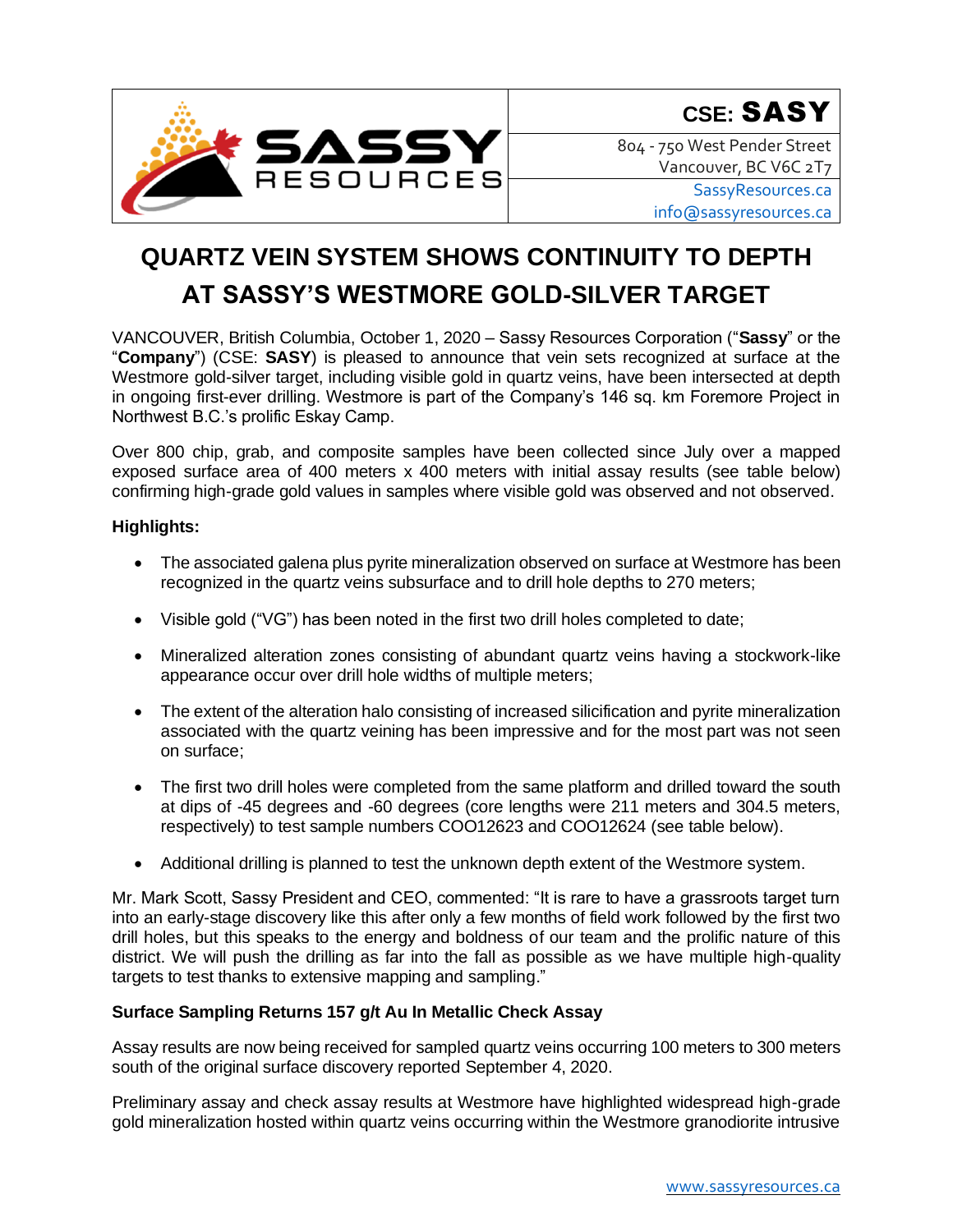and the overlying mafic volcanic (basalt) rocks. Sassy's approach to sampling the quartz veins has been to collect selective mineralized material from within the quartz veins at multiple sampling stations along the strike of the individual quartz veins. Where widths allow, chip samples have been collected perpendicular to the strike of the quartz veins. Samples collected typically weigh 2-3 kg. Sassy is currently in the process of verifying and checking numerous initial high-grade gold values with follow-up Metallic assay processes.

| Sample<br><b>Number</b> | <b>Sample Description</b>                                                              | <b>Easting</b> | <b>Northing</b> | <b>Fire Assay</b><br>Au $[g/t]$ | <b>Metallic</b><br>(Check)<br>Assay*<br>Au $[g/t]$ | <b>Silver</b><br>Assay<br>Ag $[g/t]$ |
|-------------------------|----------------------------------------------------------------------------------------|----------------|-----------------|---------------------------------|----------------------------------------------------|--------------------------------------|
| COO12607                | Quartz vein; VG, galena**,<br>trace chalcopyrite, 100 m<br>south of original discovery | 378253         | 6325654         | 175.5                           | 157.0                                              | 44.0                                 |
| COO12623                | Quartz vein; VG, galena,<br>trace pyrite, 270 m south<br>of original discovery         | 378334         | 6325517         | 16.1                            | 54.4                                               | 14.2                                 |
| CO012511                | Quartz vein; galena, minor<br>pyrite, discovery vein                                   | 378227         | 6325743         | 49.8                            | 25.9                                               | 619.0                                |
| CO012507                | Quartz vein; trace galena,<br>pyrite, 300 m south of<br>original discovery             | 378347         | 6325493         | 13.7                            | 10.9                                               | 9.8                                  |
| COO12624                | Quartz vein; galena, trace<br>pyrite, 300 m south of<br>original discovery             | 378328         | 6325515         | 50.1                            | 16.8                                               | 13.8                                 |

| Select Westmore Composite Samples (Representative Vein Material) |  |
|------------------------------------------------------------------|--|
|------------------------------------------------------------------|--|

*\*Material for Metallic check assays was collected at immediate vicinity of original sample location. Fire assays are the original results.* 

*\*\*Observed disseminated-blebby galena in samples with sulphides 5% or less.*

Visible gold was noted in samples COO12607 and COO12623 and the observation of visible gold resulted in positive gold grades. Equally impressive is the amount of gold occurring in samples C0012507 and COO12511 in which no visible gold was noted and observed galena and pyrite mineralization was described as trace to minimal. This implies that fine, not visible, gold also occurs in quartz veins within the Westmore intrusive and overlying mafic volcanic rocks in substantial amounts.

## **Quality Assurance/Quality Control**

Sassy implemented an industry-standard QA/QC program for the field samples reported in this news release that included the insertion of blanks and standards. Samples were bagged in clear plastic bags together with pre-numbered sample tags and remained on site until transportation to the lab. Samples were transported and submitted directly by Company personnel to the MSALABS preparation facility at Terrace, B.C., for gold and multi-element analysis. Samples were crushed to 70% passing 2mm, split to 250g, and pulverized to a pulp with 85% passing 75 micrometres. The pulps were then shipped to MSALABS laboratory in Langley, B.C., where they were all analyzed for 48 elements by multi-element ICP-AES/IMS under 4-acid digestion and 50g fusion fire assay with atomic absorption finish. Samples that reported Au values over 10 g/t were re-analyzed by the gravimetric method, and those with Ag values over 100 ppm were re-analyzed by ICP-AES ore grade methods. In addition, Sassy has requested MSALABS to perform multiple check assays on coarse reject material utilizing a 500g split and to perform Metallic Screening analyses on all gold results ≥10.0 g/t Au. MSALABS is an accredited lab independent of Sassy Resources.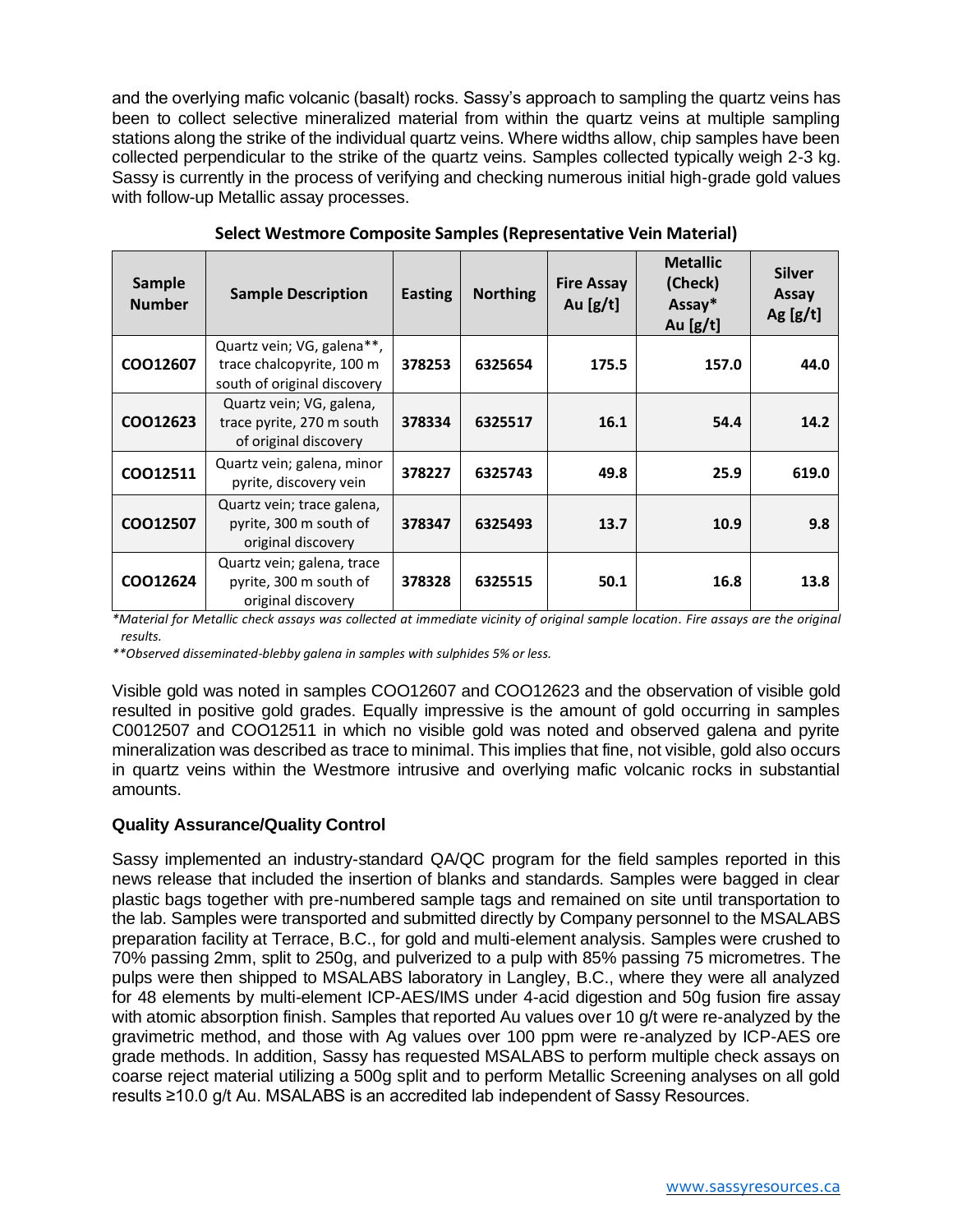As part of Sassy QAQC protocol, check assays of MSALABS results were performed at Actlabs laboratory in Kamloops BC. Within the group of samples selected for check assay, Sassy inserted several blanks and standards. Samples were crushed up to 80% passing 2mm, a riffle split of 500g was further pulverized to 98% passing 105 micrometres. Pulps were analysed for Au by Fire Assay (50g) with an atomic absorption finish. All Fire assays exceeding 10 g/t Au were assayed by Metallic Screen (500g) sieved at 100 mesh (149 micrometres) with assays performed on the entire +100 mesh and 2 splits of the -100 mesh fraction. A final assay is calculated based on the weight of each fraction. In addition, a 58 element + S, multi-element, 4-Acid "Near Total" Digestion assay was performed by ICP-MS. Over-limit analyses were performed for Ag by 4-Acid ICP-OES technique. Actlabs is an accredited lab independent of Sassy Resources.

## **Foremore Project Map**



## **Qualified Person**

The technical information in this news release has been reviewed and approved by Mr. Ian Fraser, P. Geo., Vice President of Exploration for Sassy Resources. Mr. Fraser is the Qualified Person responsible for the scientific and technical information contained herein under National Instrument 43-101 standards.

## **About Sassy Resources**